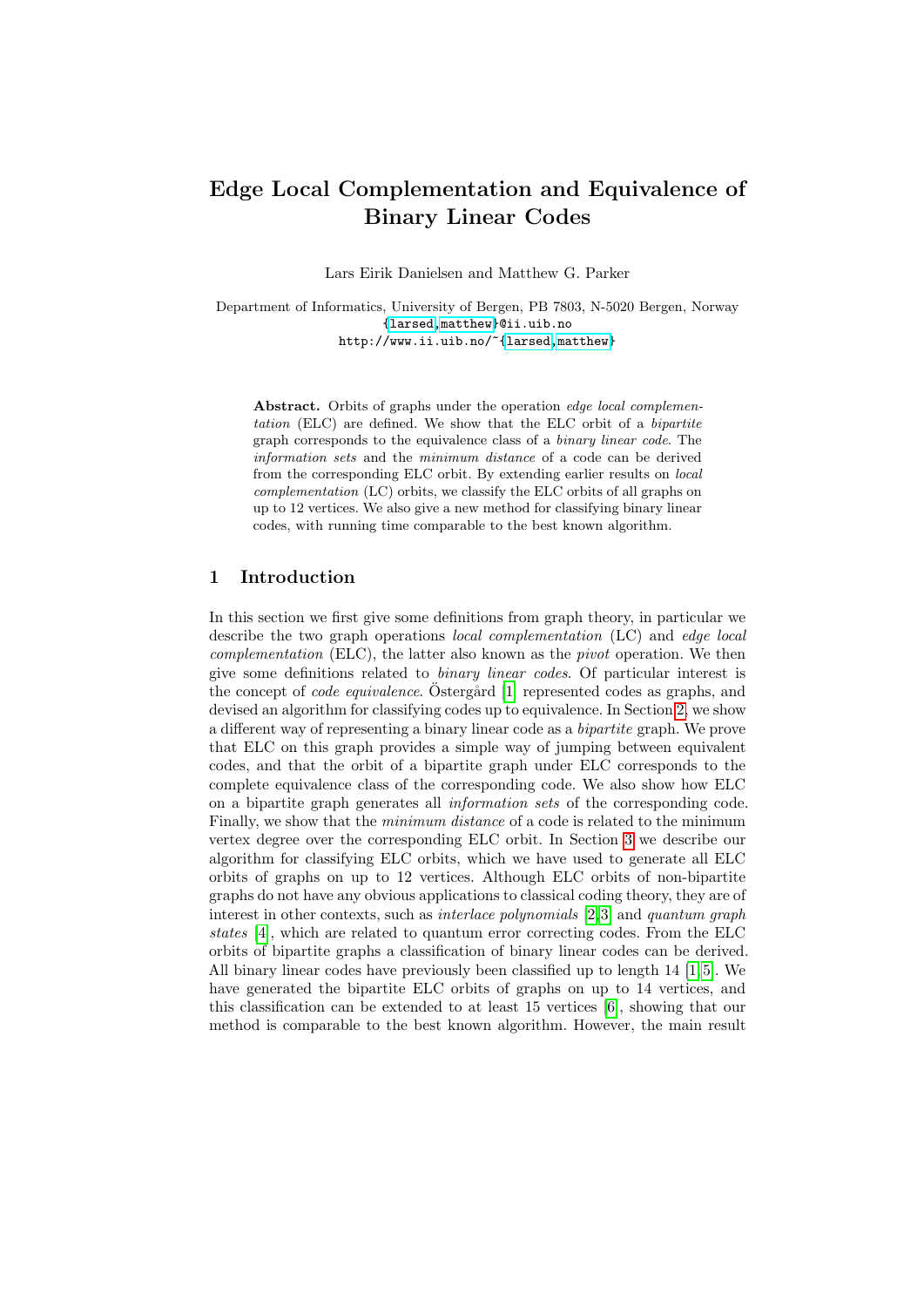of this paper is not a classification of codes, but a new way of representing equivalence classes of codes, and a classification of all ELC orbits of length up to 12.

# 1.1 Graph Theory

A graph is a pair  $G = (V, E)$  where V is a set of vertices, and  $E \subseteq V \times V$  is a set of edges. A graph with n vertices can be represented by an  $n \times n$  adjacency matrix Γ, where  $\gamma_{ij} = 1$  if  $\{i, j\} \in E$ , and  $\gamma_{ij} = 0$  otherwise. We will only consider simple undirected graphs whose adjacency matrices are symmetric with all diagonal elements being 0, i.e., all edges are bidirectional and no vertex can be adjacent to itself. The *neighbourhood* of  $v \in V$ , denoted  $N_v \subset V$ , is the set of vertices connected to  $v$  by an edge. The number of vertices adjacent to  $v$  is called the *degree* of v. The *induced subgraph* of G on  $W \subseteq V$  contains vertices W and all edges from  $E$  whose endpoints are both in  $W$ . The *complement* of  $G$ is found by replacing E with  $V \times V - E$ , i.e., the edges in E are changed to nonedges, and the non-edges to edges. Two graphs  $G = (V, E)$  and  $G' = (V, E')$  are *isomorphic* if and only if there exists a permutation  $\pi$  on V such that  $\{u, v\} \in E$ if and only if  $\{\pi(u), \pi(v)\}\in E'$ . A path is a sequence of vertices,  $(v_1, v_2, \ldots, v_i)$ , such that  $\{v_1, v_2\}, \{v_2, v_3\}, \ldots, \{v_{i-1}, v_i\} \in E$ . A graph is *connected* if there is a path from any vertex to any other vertex in the graph. A graph is bipartite if its set of vertices can be decomposed into two disjoint sets such that no two vertices within the same set are adjacent. We call a graph  $(a, b)$ -bipartite if its vertices can be decomposed into sets of size a and b.

<span id="page-1-0"></span>**Definition 1** ([7,8]). Given a graph  $G = (V, E)$  and a vertex  $v \in V$ , let  $N_v \subset V$ be the neighbourhood of v. Local complementation  $(LC)$  on v transforms G into  $G * v$  by replacing the induced subgraph of G on  $N_v$  by its complement.

**Defi[n](#page-2-0)ition 2** ([8]). Given a graph  $G = (V, E)$  and an edge  $\{u, v\} \in E$ , edge local complementation (ELC) on  $\{u, v\}$  transforms G into  $G^{(uv)} = G*u*v*u =$  $G * v * u * v.$ 

**Definition 3** ([8]). ELC on  $\{u, v\}$  can equivalently be defined as follows. Decompose  $V \setminus \{u, v\}$  into the following four disjoint sets, as visualized in Fig. 1.

- A Vertices adjacent to u, but not to v.
- B Vertices adjacent to v, but not to u.
- C Vertices adjacent to both u and v.
- D Vertices adjacent to neither u nor v.

To obtain  $G^{(uv)}$ , perform the following procedure. For any pair of vertices  $\{x, y\}$ , where  $x$  belongs to class  $A, B, or C, and y$  belongs to a different class  $A, B, or$ C, "toggle" the pair  $\{x, y\}$ , i.e., if  $\{x, y\} \in E$ , delete the edge, and if  $\{x, y\} \notin E$ , add the edge  $\{x, y\}$  to E. Finally, swap the labels of vertices u and v.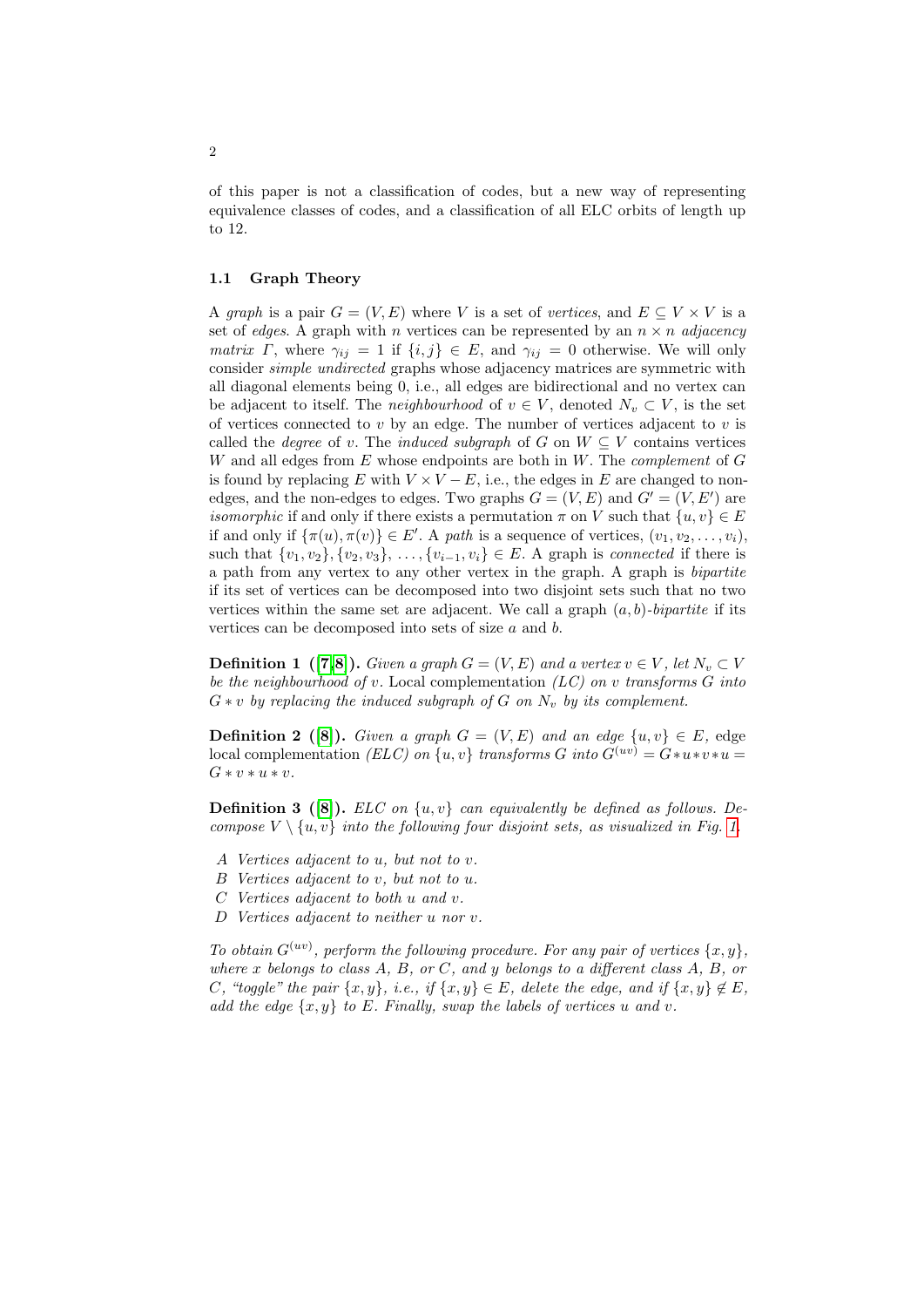

<span id="page-2-0"></span>Fig. 1: Visualization of the ELC Operation

**Definition 4.** The LC orbit of a graph  $G$  is the set of all graphs that can be obtained by performing any sequence [of](#page-9-4) LC operations on G. Similarly, the ELC orbit of G comprises all graphs that can be obtained by performing any sequence of ELC oper[at](#page-9-5)ions on G. (Usually we only consider LC and ELC orbits of unlabeled graphs. In the cases where we consider orbits of labeled graphs, this will be noted.)

The LC operation was first define[d by](#page-9-6) [Fo](#page-9-7)n-der-Flaas [7], and later studied by Bouchet [8] in the context of isotropic [s](#page-9-8)[ys](#page-9-9)tems. Bouchet defined ELC as "complementation along an edge"[8], but this [op](#page-9-0)eration i[s a](#page-9-1)lso known as pivoting on a graph  $[2, 9]$ . LC orbits of graphs have been used to study quantum graph states  $[10, 11, 12]$ , which are [equ](#page-9-10)ivalent to self-dual additive codes over  $GF(4)$  [13]. We have previously used LC orbits to classify such codes [14, 15]. ELC orbits have also been studied in the context of quantum graph states [4, 9]. *Interlace* polynomials of graphs have been defined with respect to both ELC [2] and LC [3]. These polynomials encode properties of the graph orbits, and were originally used to study a problem related to DNA sequencing [16].

**Proposition 1.** If  $G = (V, E)$  is a connected graph, then, for any vertex  $v \in V$ .  $G * v$  must also be connected. Likewise, for any edge  $\{u, v\} \in E$ ,  $G^{(uv)}$  must be connected.

*Proof.* If the edge  $\{x, y\}$  is deleted as part of an LC operation on v, both x and  $y$  must be, and will remain, connected to  $v$ . Similarly, if by performing ELC on the edge  $\{u, v\}$ , the edge  $\{x, y\}$  is deleted, both x and y will remain connected to either u, v, or both, and u and v will remain connected.  $\square$ 

**Proposition 2** ([9]). If G is an  $(a, b)$ -bipartite graph, then, for any edge  $\{u, v\} \in$ E,  $G^{(uv)}$  must also be  $(a, b)$ -bipartite.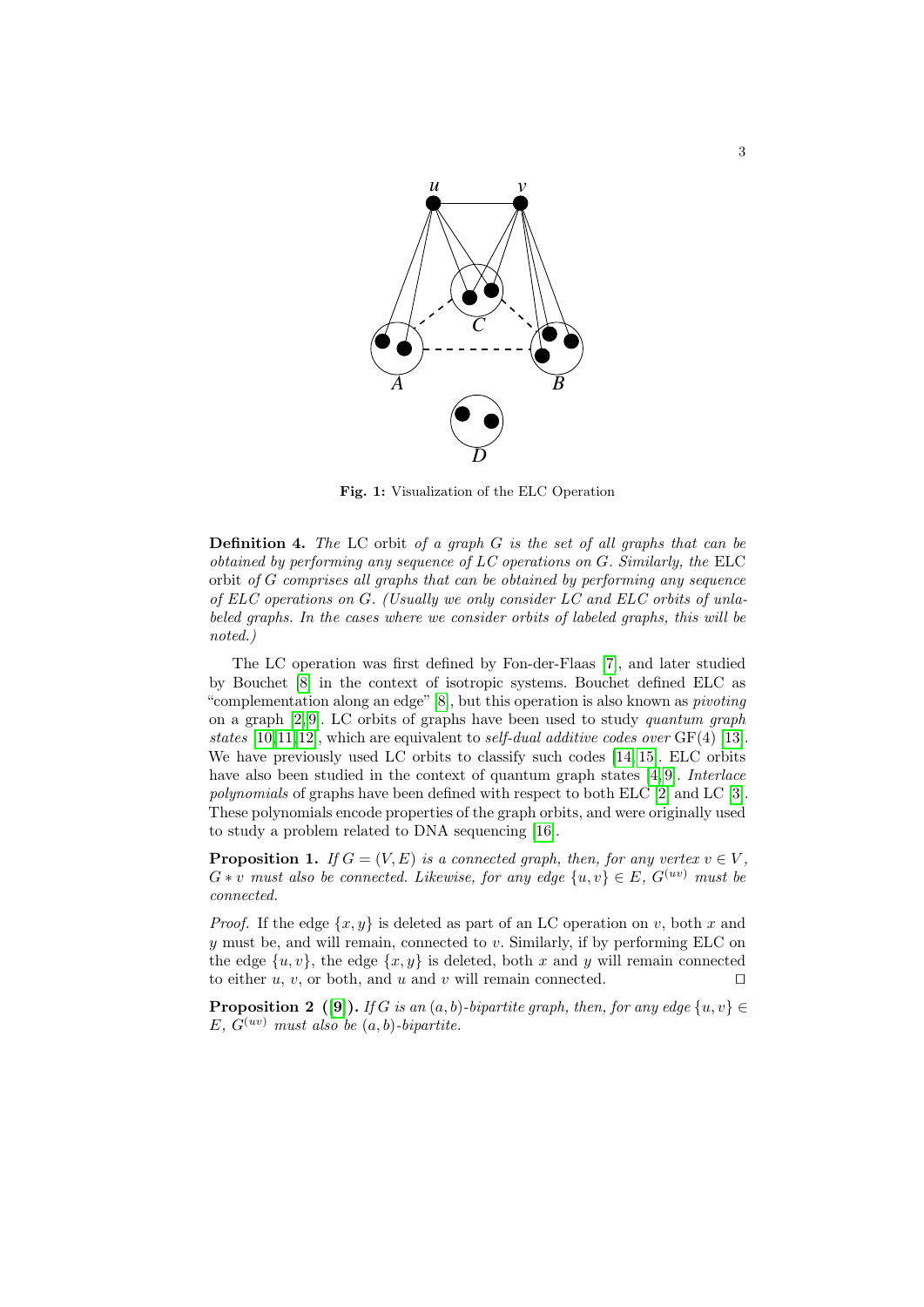<span id="page-3-0"></span>*Proof.* A bipartite graph with an edge  $\{u, v\}$  can not contain any vertex that is connected to both  $u$  and  $v$ . Using the terminology of Definition 3, the set  $C$ will always be empty when we perform ELC on a bipartite graph. Moreover, all vertices in the set  $A$  must belong to the same bipartition as  $u$ , and all vertices in  $B$  must belong to the same bipartition as v. All edges that are added or deleted have one endpoint in  $A$  and one in  $B$ , and it follows that bipartiteness is preserved.  $\Box$ 

<span id="page-3-1"></span>**Proposition 3.** Let G be a bipartite graph, and let  $\{u, v\} \in E$ . Then  $G^{(uv)}$  can be obtained by "toggling" all edges between the sets  $N_u \setminus \{v\}$  and  $N_v \setminus \{u\}$ , followed by a swapping of vertices u and v.

# 1.2 Coding Theory

A binary linear code, C, is a linear subspace of  $GF(2)^n$  of dimension k, where  $0 \leq k \leq n$ . C is called an  $[n, k]$  code, and the  $2^k$  elements of C are called codewords. The Hamming weight of  $u \in GF(2)^n$ , denoted wt $(u)$ , is the number of nonzero components of u. The Hamming distance between  $u, v \in \mathrm{GF}(2)^n$ is wt $(u - v)$ . The minimum distance of the code C is the minimal Hamming distance between any two codewords of  $\mathcal{C}$ . Since  $\mathcal{C}$  is a linear code, the minimum distance is also given by the smallest weight of any codeword in  $C$ . A code with minimum distance d is called an  $[n, k, d]$  code. A code is *decomposable* if it can be written as the *direct sum* of two smaller codes. For example, let C be an  $[n, k, d]$ code and  $\mathcal{C}'$  an  $[n', k', d']$  code. The direct sum,  $\mathcal{C} \oplus \mathcal{C}' = \{u||v \mid u \in \mathcal{C}, v \in \mathcal{C}'\},\$ where  $\|$  means concatenation, is an  $[n + n', k + k', \min\{d, d'\}]$  code. Two codes,  $\mathcal C$  and  $\mathcal C'$ , are considered to be *equivalent* if one can be obtained from the other by some permutation of the coordinates, or equivalently, a permutation of the columns of a generator matrix. We define the *dual* of the code  $C$  with respect to the standard inner product,  $\mathcal{C}^{\perp} = \{ \mathbf{u} \in \mathrm{GF}(2)^n \mid \mathbf{u} \cdot \mathbf{c} = 0 \text{ for all } \mathbf{c} \in \mathcal{C} \}.$ C is called *self-dual* if  $C = C^{\perp}$ , and *isodual* if C is equivalent to  $C^{\perp}$ . Self-dual and isodual codes must have even length n, and dimension  $k = \frac{n}{2}$ . The code C can be defined by a  $k \times n$  generator matrix, C, whose rows span C. A set of k linearly independent columns of  $C$  is called an *information set* of  $C$ . We can permute the columns of  $C$  such that an information set make up the first  $k$  columns. By elementary row operations, this matrix can then be transformed into a matrix of the form  $C' = (I | P)$ , where I is a  $k \times k$  identity matrix, and F is some  $k \times (n - k)$  matrix. The matrix C', which is said to be of *standard form*, generates a code  $\mathcal{C}'$  which is equivalent to  $\mathcal{C}$ . Every code is equivalent to a code with a generator matrix of standard form. The matrix  $H' = (P^T | I)$ , where I is an  $(n - k) \times (n - k)$  identity matrix is called the parity check matrix of C'. Observe that  $G'H'^T = 0$ , where 0 is the all-zero vector. It follows that H' must be the generator matrix of  $\mathcal{C}^{\prime \perp}$ .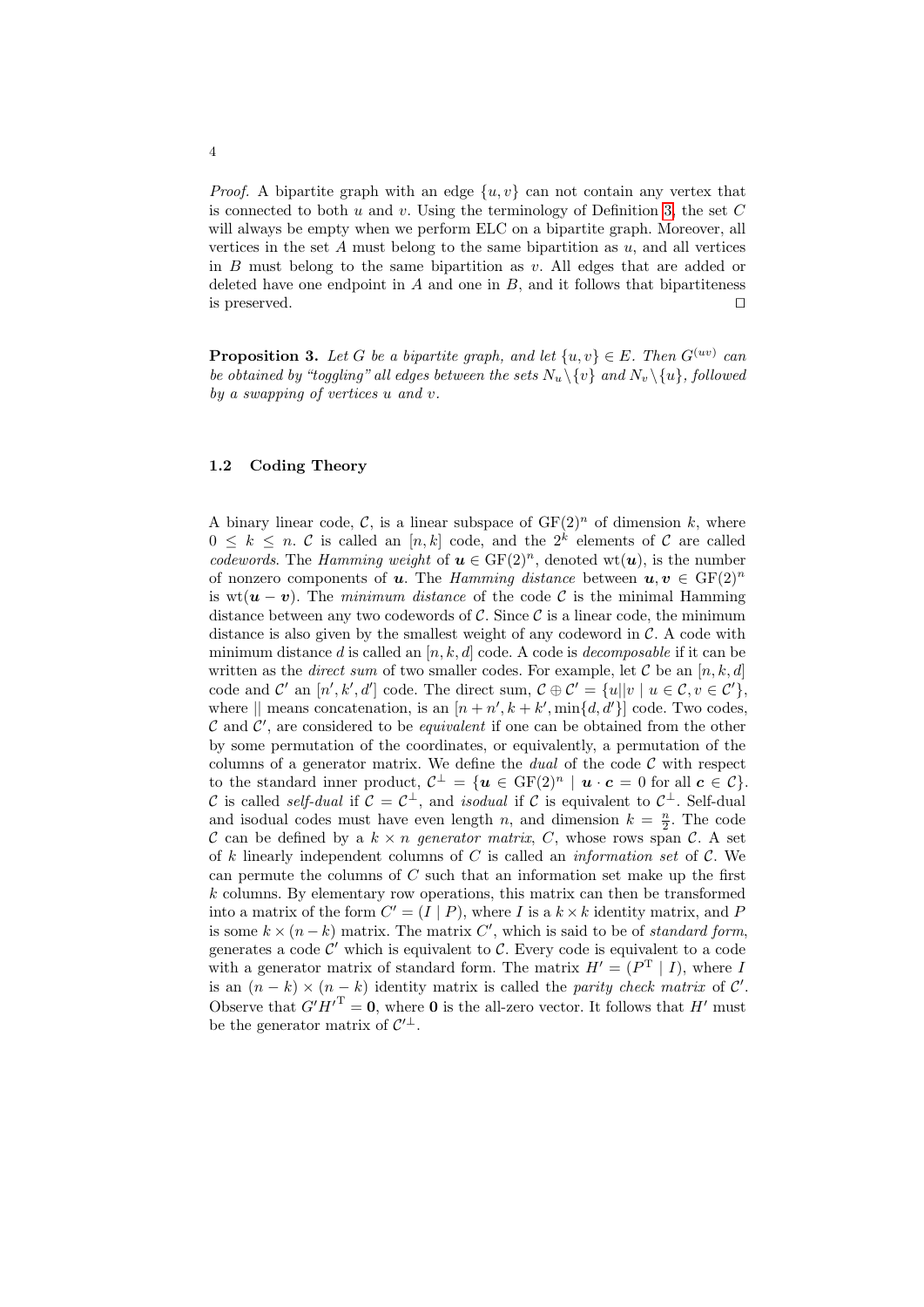## <span id="page-4-0"></span>2 ELC and Code Equivalence

As mentioned earlier, LC orbits of graphs correspond to equivalence classes of [sel](#page-9-11)f-dual quantum codes. We have previously classified all such codes of length up to 12 [15], by classifying LC orbits of simple undirected graphs. In this paper, we show that ELC orbits of bipartite graphs correspond to the equivalence classes of binary linear codes. First we explain how a binary linear code can be represented by a graph.

<span id="page-4-1"></span>**Definition 5** ([17, 18]). Let C be a binary linear  $[n, k]$  code with generator matrix  $C = (I | P)$ . Then the code C corresponds to the  $(k, n-k)$ -bipartite graph on n vertices with adjacency matrix

$$
\Gamma = \begin{pmatrix} \mathbf{0}_{k \times k} & P \\ P^T & \mathbf{0}_{(n-k) \times (n-k)} \end{pmatrix},
$$

where **0** denote all-zero matrices of the specified dimensions.

**Theorem 1.** Let  $G = (V, E)$  be the  $(k, n - k)$ -bipartite graph derived from a standard form generator matrix  $C = (I | P)$  of the  $[n, k]$  code C. Let G' be the graph obtained by performing ELC on the edge  $\{u, v\} \in E$ , followed by a swapping of vertices u and v. Then the code  $\mathcal{C}'$  generated by  $C' = (I | P')$  corresponding to  $G'$  is equivalent to  $\mathcal{C}$ , and can be obtained by inte[rch](#page-3-0)anging coordinates u and  $v$  of  $\mathcal{C}.$ 

*Proof.* Assume, without loss of generality, that  $u \leq k$  and  $v > k$ . C' can be obtained from C by adding row u to all columns in  $N_v \setminus \{u\}$  and then swapping columns u and v, where  $N_v$  denotes the neighbourhood of v in G. These operations preserve the equivalence of linear codes. As described in Proposition 3, the bipartite graph G is transformed into G' by "toggling" all pairs of vertices  $\{x, y\}$ , where  $x \in N_u \setminus \{v\}$  and  $y \in N_v \setminus \{u\}$ . This action on the submatrix P is implemented by the row additions on  $C$  described above. However, this also "toggles" the pairs  $\{v, y\}$ , where  $y \in N_v \setminus \{u\}$ , transforming column v of C into a vector with 0 in all coordinates except  $u$ . But column  $u$  of  $C$  now contains the original column v, and thus swapping columns u and v restores the neighbourhood of v, giving the desired submatrix  $P$ .

Corollary 1. Applying any sequence of ELC operations to a graph G corresponding to a code  $C$  will produce a graph corresponding to an equivalent code.

Instead of mapping the generator matrix  $C = (I | P)$  to the adjacency matrix of a bipartite graph in or[der t](#page-3-1)o perform ELC on the edge  $\{u, v\}$ , we can work directly with the submatrix P. Let the rows of P be labeled  $1, 2, \ldots, k$  and the columns of P be labeled  $k + 1, k + 2, \ldots, n$ . Assume that u indicates a row of P and that v indicates a column of P. The element  $P_{ij}$  is then replaced by  $1 - P_{ij}$ if  $i \neq u$ ,  $j \neq v$ , and  $P_{uj} = P_{iv} = 1$ .

Consider a code  $\mathcal{C}$ . As described in Section 1.2, it is possible to go from a generator matrix of standard form,  $C = (I | P)$ , to another generator matrix of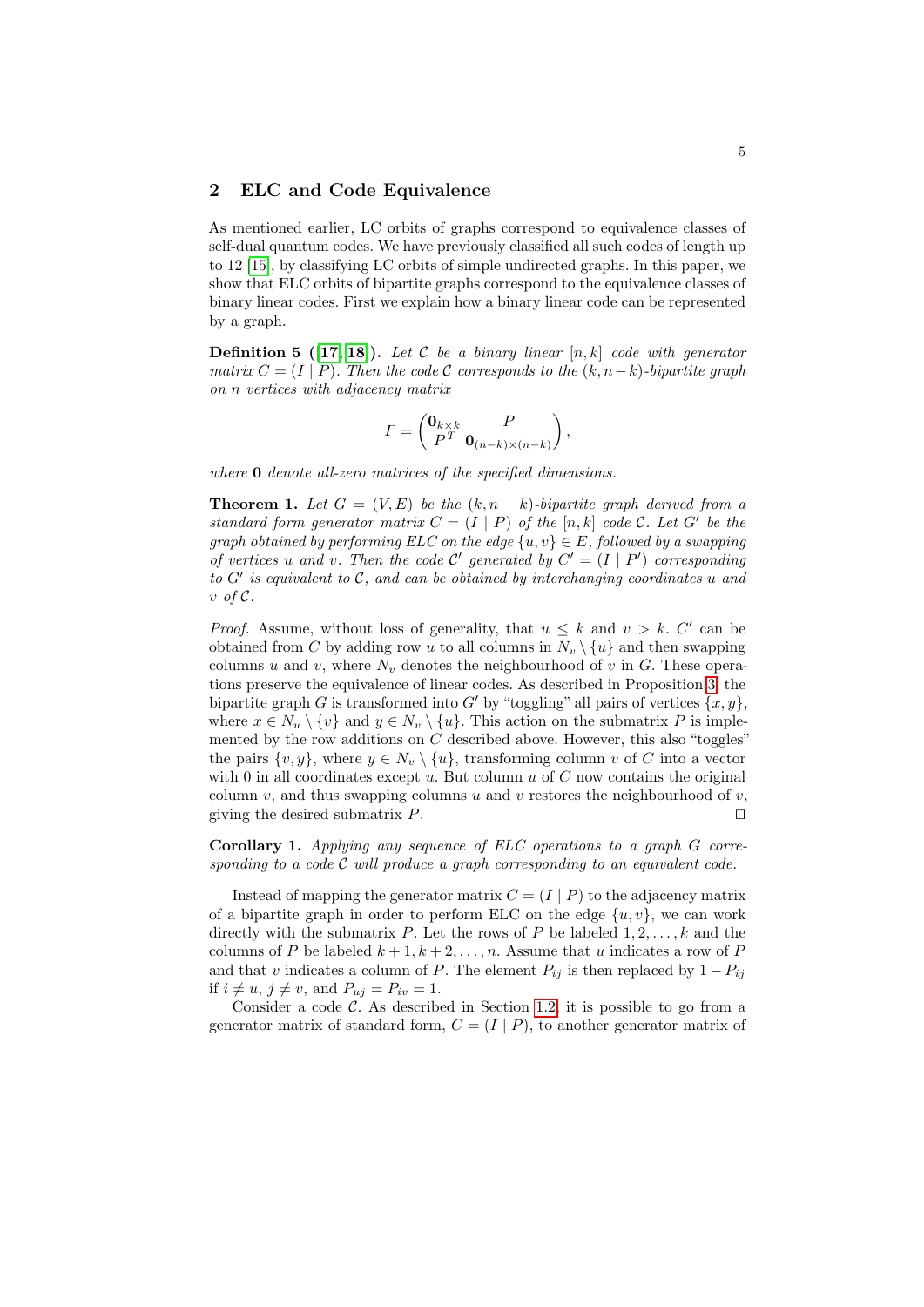standard form,  $C'$ , of a code equivalent to  $C$  by one of the n! possible permutations of the columns of C, followed by elementray row operations. More precisely, we can get from  $C$  to  $C'$  via a combination of the following operations.

- 1. Permuting the columns of P.
- <span id="page-5-0"></span>2. Permuting the columns of I, followed by the same permutation on the rows of  $C$ , to restore standard form.
- 3. Swapping columns from  $I$  with columns from  $P$ , such that the first  $k$  columns still is an information set, followed by some elementary row operations to restore standard form.

**Theorem 2.** Let  $C$  and  $C'$  be equivalent codes. Let  $C$  and  $C'$  be matrices of standard form generating  $C$  and  $C'$ . Let  $G$  and  $G'$  be the bipartite graphs corresponding to  $C$  and  $C'$ .  $G'$  is isomorphic t[o a](#page-4-1) graph obtained by performing some sequence of ELC operations on G.

*Proof.*  $\mathcal C$  and  $\mathcal C'$  must be related by a combination of the operations 1, 2, and 3 listed above. It is easy to see that operations 1 and 2 applied to G produce an isomorphic graph. It remains to prove that operation 3 always corresponds to some sequence of ELC operations. We know from Theorem 1 that swapping columns u and v of C, where u is part of I and v is part of P, corresponds to ELC on the edge  $\{u, v\}$  of G, followed by a swapping of the vertices u and v. When  $\{u, v\}$  is not an edge of G, we can not swap columns u and v of C via ELC. In this case, coordinate  $v$  of column  $u$  is 0, and column  $u$  has 1 in coordinate  $u$  and 0 elsewhere. Swapping these columns would result in a generator matrix where the first  $k$  columns all have 0 at coordinate  $u$ . These columns can not correspond to an information set. It follows that if  $\{u, v\}$  is not an edge of G, swapping columns  $u$  and  $v$  is not a valid operation of type 3 in the above list. Thus ELC and graph isomorphsim cover all possible operations that map standard form generator matrices of equivalent codes to each other.  $\Box$ 

Let us for a moment consider ELC orbits of labeled graphs, i.e., where we do not take isomorphism into consideration. Let  $G = (V, E)$  be the bipartite graph representing the code  $C$ , and  $G'$  be the graph obtained by ELC on the edge  $\{u, v\} \in E$ . [Sin](#page-5-0)ce we perform ELC on  $\{u, v\}$  without swapping u and v afterwards, the adjacency matrix of  $G'$  will not be of the type we saw in Definition 5. We can think of  $G$  as a graph corresponding to the information set  $\{1, 2, \ldots, k\}$  of C. Assume that  $u \leq k$  and  $v > k$ . G' will then represent another information set of C, namely  $\{1, 2, \ldots, k\} \setminus \{u\} \cup \{v\}$ . With this interpretation, the next corollary follows from Theorem 2.

**Corollary 2.** Let  $G$  be the bipartite graph representing the code  $C$ . Each labeled graph in the ELC orbit of  $G$  corresponds to an information set of  $\mathcal C$ . Moreover, the number of information sets of  $C$  equals the number of labeled graphs in the ELC orbit of G.

Note that the distinction between ELC with or without a final swapping of vertices is only significant when we want to find information sets. For other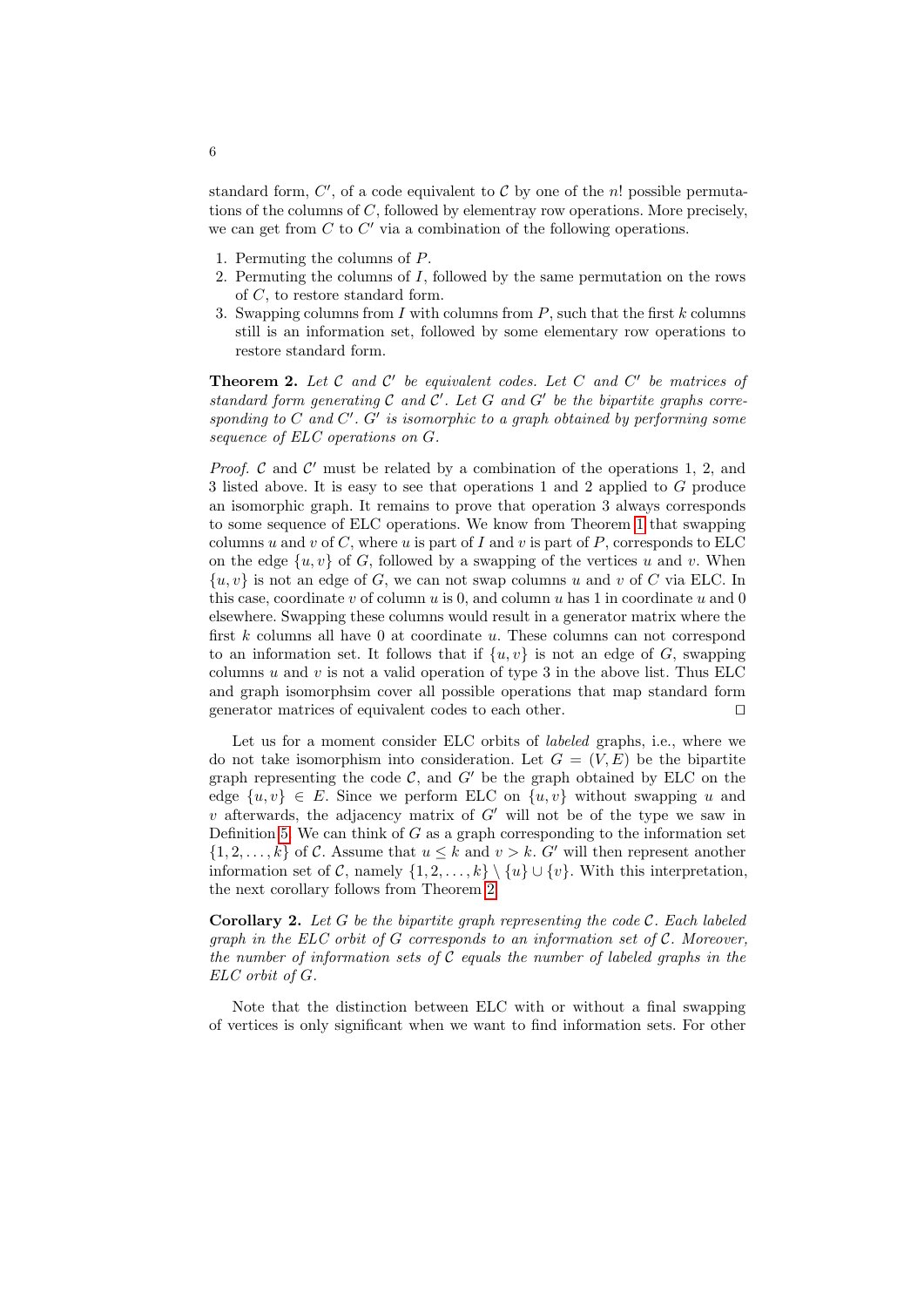applications, where we consider graphs up to isomorphism, this distinction is not of importance.

**Theorem 3.** The minimum distance, d, of a binary linear  $[n, k, d]$  code C, is equal to  $\delta + 1$ , where  $\delta$  is the smallest vertex degree over all graphs in the associated ELC orbit.

*Proof.* A vertex with degree  $d-1$  in the ELC orbit corresponds to a codeword of weight d. We need to show that such a vertex always exists. Let  $C$  be a generator matrix of standard form that generates a code equivalent to  $C$ . Find a codeword c of weight d, generated by  $C$ , and let the *i*-th row of  $C$  be one of the rows that  $c$  is linearly dependent on. Permute the columns of  $C$  to obtain  $C'$  where  $c$  is mapped to  $c'$  with 1 in coordinate i, and with the rest of the k first coordinates being 0. Replace the *i*-th row of  $C'$  by  $c'$  to get  $C''$ . Note that the first k columns of  $C''$  will be an information set, so we can transform  $C''$  into a matrix of the form  $(I | P)$  by elementary row operations. Row i of this final matrix has weight d, and thus the corresponding bipartite graph has a vertex with degree  $d-1$ .  $\Box$ 

## <span id="page-6-0"></span>3 Classification of ELC Orbits

We have previously classified all self-dual additive codes over  $GF(4)$  of length up to 12 [19, 15], by classifying orbits of simple undirected graphs with respect to local complementation and graph isomorphism. In Table 1, the sequence  $(i_n^{\mathcal{LC}})$ gives the number of LC orbits of connected graphs on n vertices, while  $(t_n^{LC})$ gives the total number of LC orbits of graphs on  $n$  vertices.

Table 1: Numbers of LC Orbits

|  |  |  |  |  | n 1 2 3 4 5 6 7 8 9 10 11 12 |                                                                                                                                                                                                 |
|--|--|--|--|--|------------------------------|-------------------------------------------------------------------------------------------------------------------------------------------------------------------------------------------------|
|  |  |  |  |  |                              | $i_n^{LC}$ 1 1 1 2 4 11 26 101 440 3,132 40,457 1,274,068<br>$t^{LC}_n \quad 1 \quad 2 \quad 3 \quad 6 \quad 11 \quad 26 \quad 59 \quad 182 \quad 675 \quad 3,990 \quad 45,144 \quad 1,323,363$ |

By recursively applying ELC operations to all edges of a graph, whilst checking for graph isomorphi[sm](#page-1-0) using the program nauty [20], we can find all members of the ELC orbit. Let  $G_n$  be the set of all unlabeled simple undirected connected graphs on  $n$  vertices. Let the set of all distinct ELC orbits of connected graphs on *n* vertices be a partitioning of  $G_n$  into  $i_n^{ELC}$  disjoint [se](#page-7-0)ts. Our previous classification of the LC orbits of all graphs of up to 12 vertices helps us to classify ELC orbits, since it follows from Definition 2 that each LC orbit can be partitioned into a set of disjoint ELC orbits. We have used this fact to classify all ELC orbits of graphs on up to 12 vertices, a computation that required approximately one month of running time on a parallel cluster computer. In Table 2, the sequence  $(i_n^{ELC})$  gives the number of ELC orbits of connected graphs on n vertices, while  $(t_n^{ELC})$  gives the total number of ELC orbits of graphs on n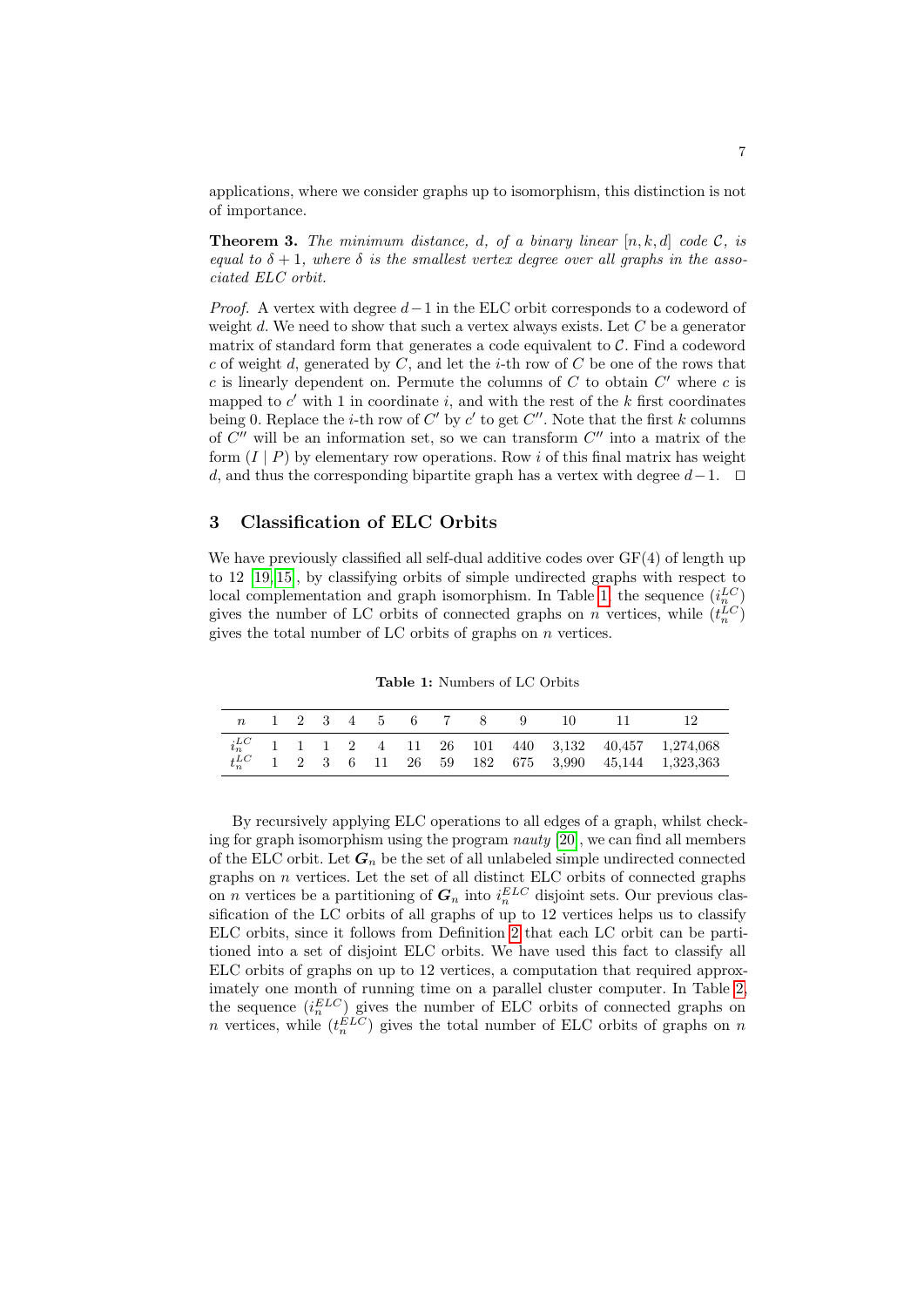<span id="page-7-0"></span>vertices. A database containing one representative from each ELC orbit can be found at http://www.ii.uib.no/~larsed/pivot/.

| $\,n$          | $\overline{i_n^{ELC}}$ | $\overline{t_n^{ELC}}$ | $i_n^{E\overline{LC},B}$ | $t_n^{\overline{ELC,B}}$ | $i_n^C$        | $i_n^{\overline{C_{iso}}}$ |
|----------------|------------------------|------------------------|--------------------------|--------------------------|----------------|----------------------------|
| 1              | 1                      | 1                      | 1                        | 1                        | 1              |                            |
| $\overline{2}$ |                        | $\overline{2}$         |                          | $\overline{2}$           |                |                            |
| 3              | $\overline{2}$         | 4                      |                          | 3                        | $\overline{2}$ |                            |
| $\overline{4}$ | 4                      | 9                      | 2                        | 6                        | 3              |                            |
| 5              | 10                     | 21                     | 3                        | 10                       | 6              |                            |
| 6              | 35                     | 64                     | 8                        | 22                       | 13             | 3                          |
|                | 134                    | 218                    | 15                       | 43                       | 30             |                            |
| 8              | 777                    | 1,068                  | 43                       | 104                      | 76             | 10                         |
| 9              | 6,702                  | 8,038                  | 110                      | 250                      | 220            |                            |
| 10             | 104,825                | 114,188                | 370                      | 720                      | 700            | 40                         |
| 11             | 3,370,317              | 3,493,965              | 1,260                    | 2,229                    | 2,520          |                            |
| 12             | 231,557,290            | 235,176,097            | 5,366                    | 8,361                    | 10,503         | 229                        |
| 13             | Į                      | Į                      | 25,684                   | 36,441                   | 51,368         |                            |
| 14             |                        |                        | 154,104                  | 199,610                  | 306,328        | 1,880                      |
| 15             |                        |                        | 1,156,716                | 1,395,326                | 2,313,432      |                            |
| 16             |                        |                        | Į                        | Į                        | 23,069,977     | Ş                          |
| 17             |                        |                        | 157,302,628              | Į                        | 314,605,256    |                            |

Table 2: Numbers of ELC Orbits and Binary Linear Codes

We are particularly interested in bipartite graphs, because of their connection to binary linear codes. For the classification of the orbits of bipartite graphs with respect to ELC and graph isomorphism, the following technique is helpful. If G is an  $(a, b)$ -bipartite graph, it has  $2^a + 2^b - 2$  possible *extensions*. Each extension is formed by adding a new vertex and joining it to all possible combinations of at least one of the old vertices. Let  $P_n$  be a set containing one representative from each ELC orbit of all connected bipartite graphs on  $n$  vertices. The set  $E_n$  is formed by making all possible extensions of all graphs in  $P_{n-1}$ . It can then be shown that  $P_n \subset E_n$ , i.e., that the set  $E_n$  will contain at least one representative from each ELC orbit of connected bipartite graphs on  $n$  vertices. The set  $E_n$  will be much smaller than  $G_n$ , so it will be more efficient to search for a set of ELC orbit representatives within  $E_n$ . A similar technique was used by Glynn, et al. [10] to classify LC orbits.

In Table 2, the sequence  $(i_n^{ELC,B})$  gives the number of ELC orbits of connected bipartite graphs on n vertices, and  $(t_n^{ELC,B})$  gives the total number of ELC orbits of bipartite graphs on  $n$  vertices.

**Theorem 4.** Let  $k \neq \frac{n}{2}$ . Then the number of inequivalent binary linear [n, k] codes, which is also the number of inequivalent  $[n, n - k]$  codes, is equal to the number of ELC orbits of  $(n - k, k)$ -bipartite graphs.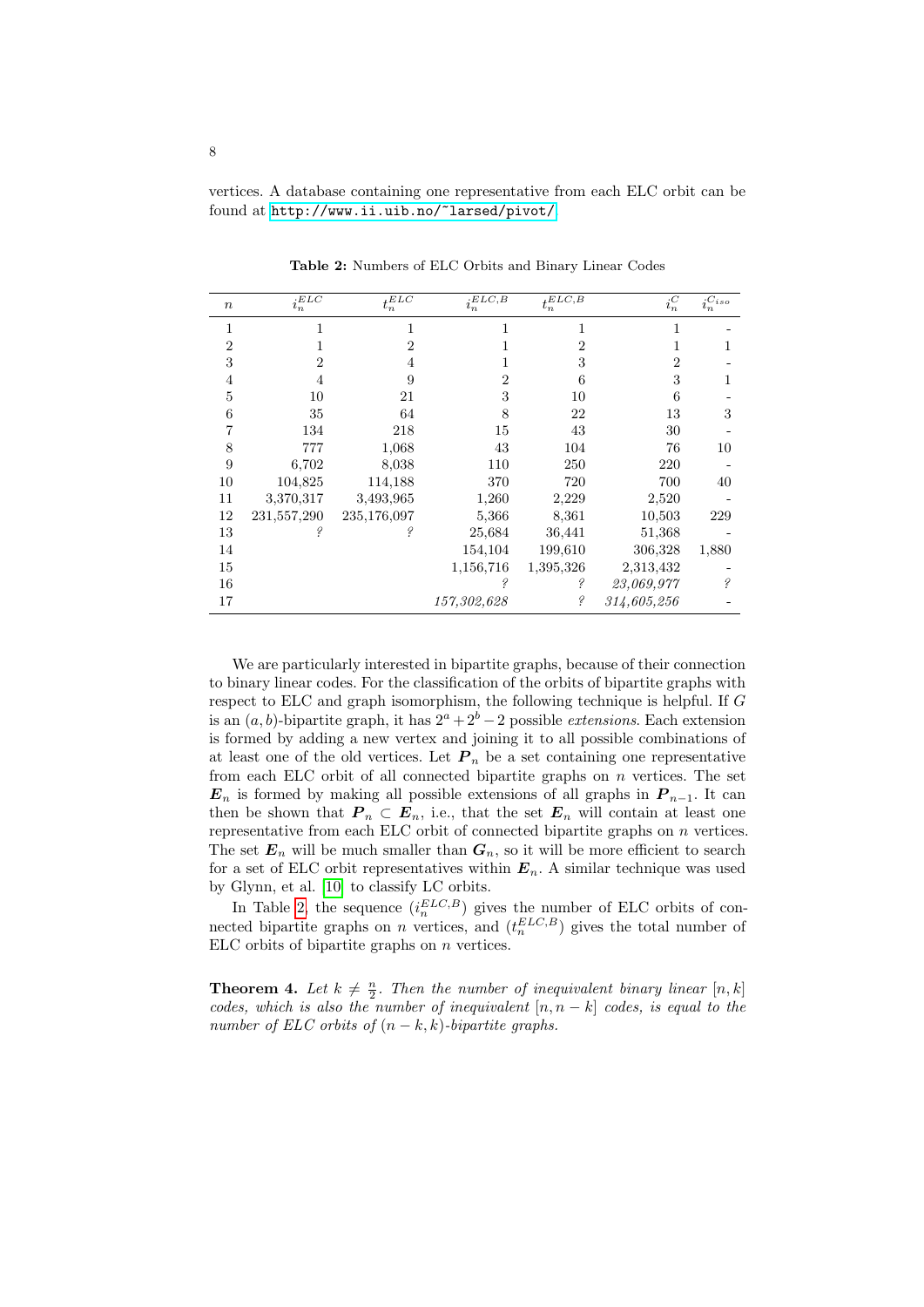When n is even and  $k = \frac{n}{2}$ , the number of inequivalent binary linear [n, k] codes is equal to twice the number of  $ELC$  orbits of  $(k, k)$ -bipartite graphs minus the number of isodual codes of length n.

*Proof.* We recall that if a code C is generated by  $(I | P)$ , then its dual,  $C^{\perp}$ , is generated by  $(P^T | I)$ . Also note that  $C^{\perp}$  is equivalent to the code generated by  $(I | P<sup>T</sup>)$ . The bipartite graphs corresponding to the codes generated by  $(I | P)$ and  $(I | P<sup>T</sup>)$  are isomorphic. It follows that the ELC orbit associated with an [n, k] code C is simultaneously the orbit associated with the dual  $[n, n-k]$  code  $\mathcal{C}^{\perp}$ . In the case where  $k = \frac{n}{2}$ , each ELC orbit corresponds to two non-equivalent  $[n, k]$  codes, except in the case where C is isodual.

Corollary 3. The t[ota](#page-7-0)l number of binary linear codes of length n is equal to twice the number of ELC orbits of graphs on n vertices, minus the number of isodual codes of length n.

Note that if we only consider connected graphs on  $n$  vertices, we get the number of indecomposable codes of length  $n, i_n^C$ . The total number of codes can easily be derived from the values of  $(i_n^C)$ . Table 2 gives the number of ELC orbits of [connected bipartite graphs on](http://www.mathe2.uni-bayreuth.de/frib/codes/tables_2.html) n vertices,  $i_n^{ELC,B}$ , the number of indecomposable binary li[nea](#page-7-0)r codes of length  $n, i_n^C$ , and the number of indecomposable isodual codes of length n,  $i_n^{C_{iso}}$ . A method for counting the number of binary linear codes by using computer algebra tools was devised by Fripertinger and Adalbert [21]. A table [en](#page-8-0)umerating binary linear codes of length up to 25 is available online at http://www.mathe2.uni-bayreuth.de/frib/codes/tables\_2.html. The num[be](#page-9-2)rs in italics in Table 2 are taken from this webpage. Note however that this approach only gives the number [of](#page-9-3) inequivalent codes, and does not produce the codes themselves. Complete classification of binary linear codes has been carried out up to length 14 by Ostergård [1]. He also used a graph-based algorithm, but one quite different from the method described in this paper. In a recent book by Kaski and Östergård [5], it is proposed as a research problem to extend this classification to lengths higher than 14. Sang-il Oum [6] demonstrated that the 1,395,326 ELC orbits of bipartite graphs on 15 vertices can be generated in about 58 hours. This i[ndic](#page-9-13)ates that classification of codes by ELC orbits is comparable to the currently best known algorithm. It may also be possible that our method will be more efficient than existing algorithms for classifying special types of codes. For instance, matrices of the form  $(I | P)$ , where P is symmetric, generate a subset of the isodual codes. The bipartite graphs corresponding to these codes, which were also studied by Curtis [17], should be well suited to our method, since any graph of this type must arise as an extension of a graph of the same type.

#### <span id="page-8-0"></span>References

1. Östergård, P.R.J.: Classifying subspaces of Hamming spaces. Des. Codes Cryptogr. 27 (2002) 297–305